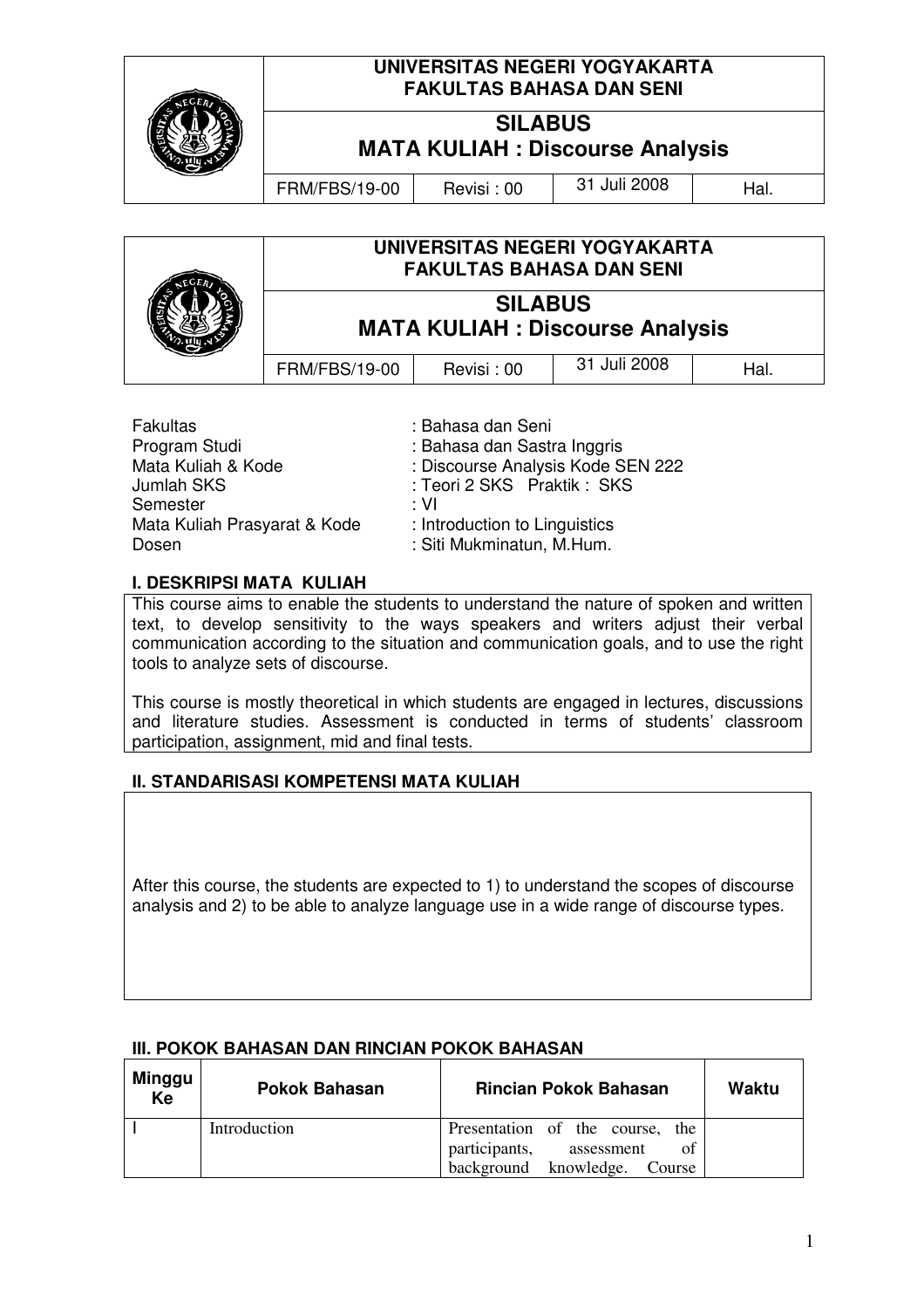

 $\mathbf{r}$ 

# **UNIVERSITAS NEGERI YOGYAKARTA FAKULTAS BAHASA DAN SENI**

# **SILABUS MATA KULIAH : Discourse Analysis**

FRM/FBS/19-00 Revisi : 00 31 Juli 2008 Hal.

|               |                                  | objectives<br>participants'<br>and                   |  |  |
|---------------|----------------------------------|------------------------------------------------------|--|--|
|               |                                  | expectations and professional goals                  |  |  |
| $\mathbf{  }$ | What is discourse analysis?      | What is discourse analysis?<br>a.                    |  |  |
|               |                                  | A brief historical overview<br>$\mathbf{b}$ .        |  |  |
|               |                                  | c. Discourse vs text                                 |  |  |
|               |                                  | d.<br>Language in and out of context                 |  |  |
|               |                                  | e. Context                                           |  |  |
|               |                                  | f.<br>Spoken vs written language                     |  |  |
|               |                                  | <b>Assignment 1</b>                                  |  |  |
| Ш             | Co-text                          | <b>Assignment 1 due</b>                              |  |  |
|               |                                  | Grammatical cohesion<br>a.                           |  |  |
|               |                                  | Lexical cohesion<br>b.                               |  |  |
|               |                                  | <b>Assignment 2 distributed</b>                      |  |  |
| IV            | Discourse structure              | <b>Assignment 2 due</b>                              |  |  |
|               |                                  | Exchange moves and IRF<br>a.                         |  |  |
|               |                                  | Conversation analysis<br>$\mathbf{b}$ .              |  |  |
|               |                                  | Interactional sociolinguistics<br>c.                 |  |  |
|               |                                  | <b>Assignment 3 distributed</b>                      |  |  |
| V             | Information structure            | Given and new information<br>a.                      |  |  |
|               |                                  | Theme and rheme<br>$\mathbf{b}$ .                    |  |  |
| VI            | Genre and Propositional Analysis | <b>Assignment 3 due</b>                              |  |  |
|               |                                  | Genre<br>a.                                          |  |  |
|               |                                  | b.<br>Types of genre                                 |  |  |
|               |                                  | Propositional analysis<br>$\mathbf{c}$ .             |  |  |
|               |                                  | <b>Assignment 4 distributed</b>                      |  |  |
| VII           | Coherence and Speech act         | <b>Assignment 4 due</b>                              |  |  |
|               |                                  | a. Coherence                                         |  |  |
|               |                                  | Speech act theory: Austin $&$<br>b.                  |  |  |
|               |                                  | Searle                                               |  |  |
|               |                                  | c. Felicity condition                                |  |  |
|               |                                  | Indirect speech acts<br>d.                           |  |  |
|               |                                  | Speech acts and society<br>e.                        |  |  |
|               |                                  | f.<br>Cultural dimension                             |  |  |
|               |                                  | Limitation of speech act theory<br>g.                |  |  |
|               |                                  | <b>Assignment 5 distributed</b>                      |  |  |
| VIII          | Speech act + Review              | <b>Assignment 5 due</b>                              |  |  |
|               |                                  | Review                                               |  |  |
| IX            | <b>Mid Term Examination</b>      |                                                      |  |  |
| X.            | Making sense<br>of Discourse     | Review<br>a.                                         |  |  |
|               |                                  |                                                      |  |  |
|               |                                  |                                                      |  |  |
|               | Using Background Knowledge       | <b>Background Knowledge</b><br>$\mathbf{b}$ .        |  |  |
|               |                                  | Frame theory<br>c.                                   |  |  |
|               |                                  | d. Schema Theory                                     |  |  |
| XI-XII        | <b>Cooperative Principles</b>    | observing maxims<br>a.                               |  |  |
|               |                                  | flouting and violating<br>b.                         |  |  |
|               |                                  | relevance theory<br>$\mathbf{c}$ .                   |  |  |
|               |                                  | <b>Assignment 6 distributed</b>                      |  |  |
| XIII          | Politeness                       | <b>Assignment 6 due</b><br>negative politeness<br>a. |  |  |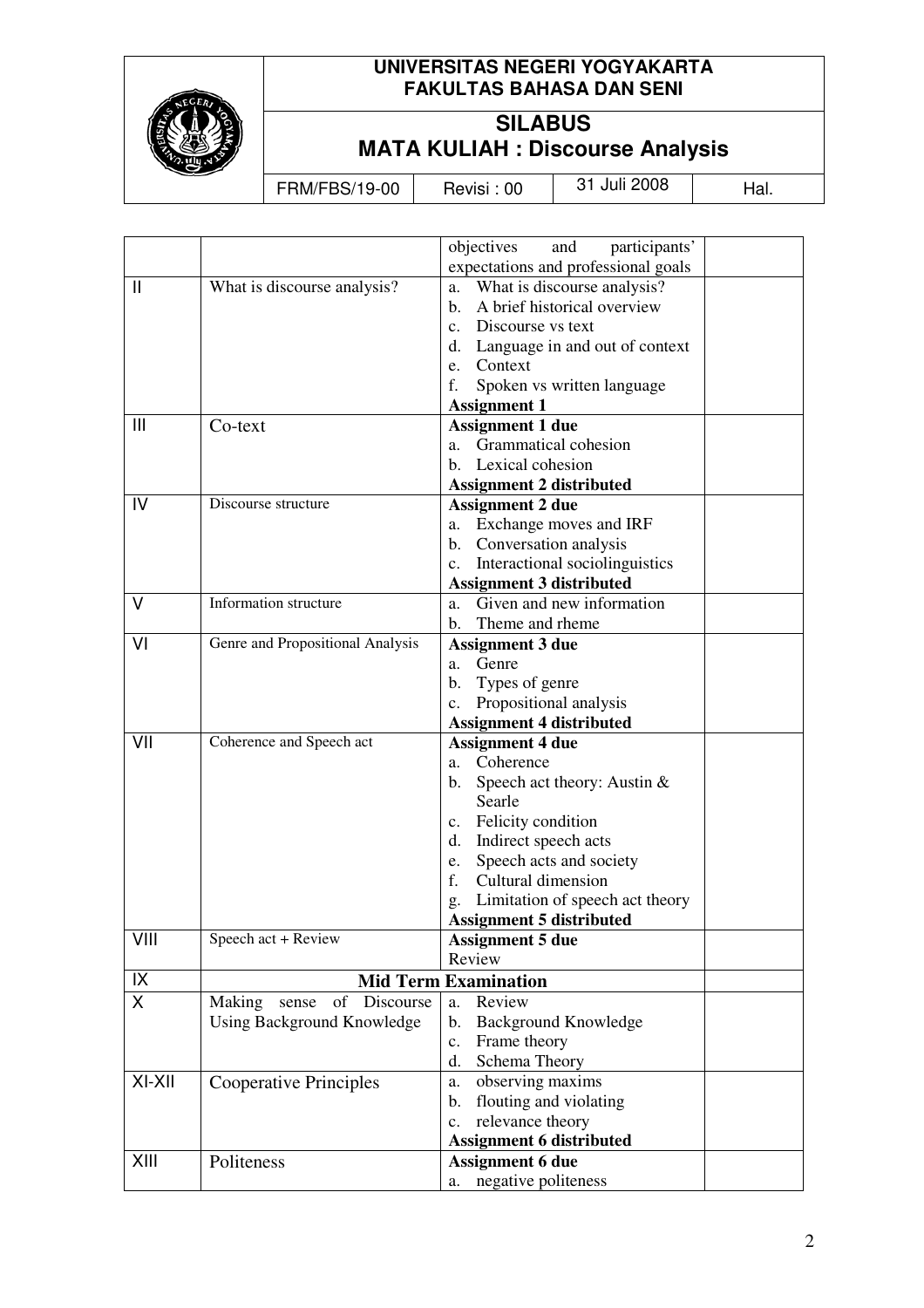

# **UNIVERSITAS NEGERI YOGYAKARTA FAKULTAS BAHASA DAN SENI**

# **SILABUS MATA KULIAH : Discourse Analysis**

FRM/FBS/19-00 Revisi : 00 31 Juli 2008 Hal.

|     |                           | positive politeness<br>b.                            |  |
|-----|---------------------------|------------------------------------------------------|--|
|     |                           | maxims of politeness<br>$c_{\cdot}$                  |  |
|     |                           | <b>Assignment 7 distributed</b>                      |  |
| XIV | Discourse Types           | <b>Assignment 7 due</b>                              |  |
|     |                           | The variety of functions and<br>a.                   |  |
|     |                           | forms                                                |  |
|     |                           | Written langauge and verbal<br>b.                    |  |
|     |                           | interaction                                          |  |
|     |                           | Everyday and literary language<br>$C_{\bullet}$      |  |
|     |                           | Electronic discourse<br>$d_{-}$                      |  |
|     |                           | Multimodality<br>e.                                  |  |
|     |                           | <b>Assignment 8 distributed</b>                      |  |
| XV  | Discourse and institution | <b>Assignment 8 due</b>                              |  |
|     |                           | the agent-client approach<br>a.                      |  |
|     |                           | politics<br>$\mathbf{b}$ .                           |  |
|     |                           | law<br>C <sub>1</sub>                                |  |
|     |                           | d.<br>bureaucracy                                    |  |
|     |                           | media<br>e.                                          |  |
|     |                           | health care<br>f                                     |  |
|     |                           | <b>Assignment 9 distributed</b>                      |  |
| XVI | Discourse and culture     | <b>Assignment 9 due</b>                              |  |
|     |                           | The Sapir Whorf Hypothesis<br>a.                     |  |
|     |                           | <b>Critical Discourse Analysis</b><br>$\mathbf{b}$ . |  |
|     |                           | Gender<br>$c_{\cdot}$                                |  |
|     |                           | Racism<br>d.                                         |  |
|     |                           | Intercultural communication<br>e.                    |  |
| XVI | Review                    |                                                      |  |

# **IV. REFERENSI/ SUMBER BAHAN**

# **A. Wajib :**

Nunan, D. 1993. Introducing Discourse Analysis. England: Penguin English.

Rankema, Jan. 2004. An Introduction to Discourse Studies. Amsterdam: John Benjamins Publishing Company.

Cutting, Joan. 2002. *Pragmatics and Discourse*. London: Routledge.

# **B. Anjuran :**

Cook, Guy. 1989. *Discourse: Language Teaching-A scheme for Teacher Education*. OUP. Coulthard, Malcolm. 1985. *An Introduction to Discourse Analysis*. Longman Stubbs, Michael.1989. *Discourse Analysis*: The Sociolinguistic Analysis of Natural Language. Oxford: Basil Blackwell Ltd. Sumarlam. Analisis Wacana: *Teori dan Praktik*. Surakarta: Pustaka Cakra